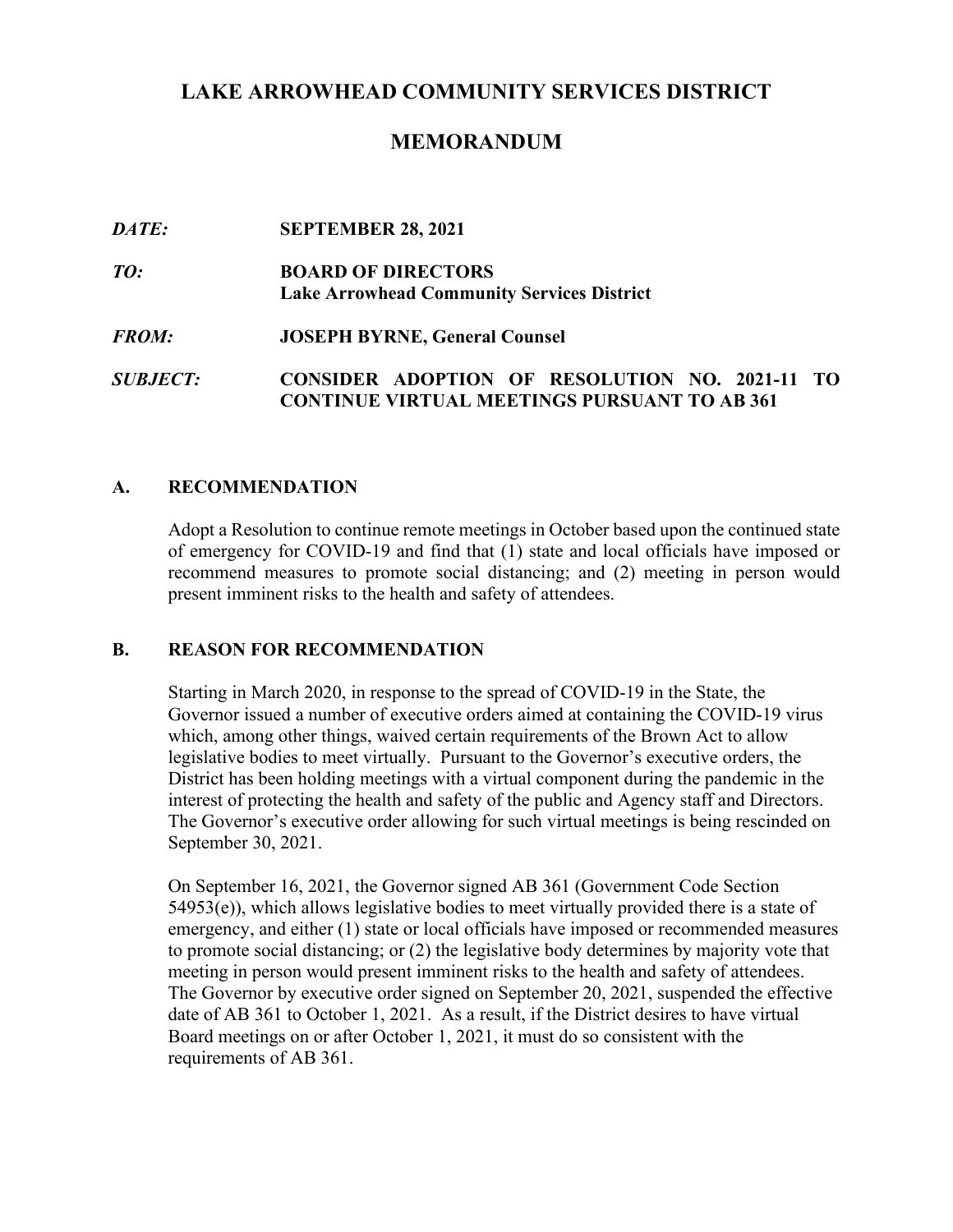## **C. BACKGROUND INFORMATION**

Starting in March 2020, in response to the spread of COVID-19 in the State, the Governor issued a number of executive orders aimed at containing the COVID-19 virus which, among other things, waived certain requirements of the Brown Act to allow legislative bodies to meet virtually. Pursuant to the Governor's executive orders, the District has been holding meetings with a virtual component during the pandemic in the interest of protecting the health and safety of the public and Agency staff and Directors. The Governor's executive order allowing for such virtual meetings is being rescinded on September 30, 2021.

 requirements of AB 361. On September 16, 2021, the Governor signed AB 361 (Government Code Section 54953(e)), which allows legislative bodies to meet virtually provided there is a state of emergency, and either (1) state or local officials have imposed or recommended measures to promote social distancing; or (2) the legislative body determines by majority vote that meeting in person would present imminent risks to the health and safety of attendees. The Governor by executive order signed on September 20, 2021, suspended the effective date of AB 361 to October 1, 2021. As a result, if the District desires to have virtual Board meetings on or after October 1, 2021, it must do so consistent with the

 health and safety of attendees. As a result and assuming these conditions will be in place At present, the conditions described above are met. There is still a proclaimed state of emergency, which will continue until the Governor cancels it, state and local officials are recommending social distancing, and there is a reasonable basis for the Board to find that due to the COVID-19 emergency, meeting in person would present imminent risks to the on the date of the District's first Board meeting in October, the Board may decide to continue remote meetings effective October 1, 2021. There is however no requirement for the Board of Directors to take such action.

### **D. FISCAL IMPACT**

There is no fiscal impact associated with this item.

### **E. ENVIRONMENTAL IMPACT**

 This item does not qualify as a project under the California Environmental Quality Act (CEQA).

### **F. ATTACHMENTS**

Resolution No. 2021-11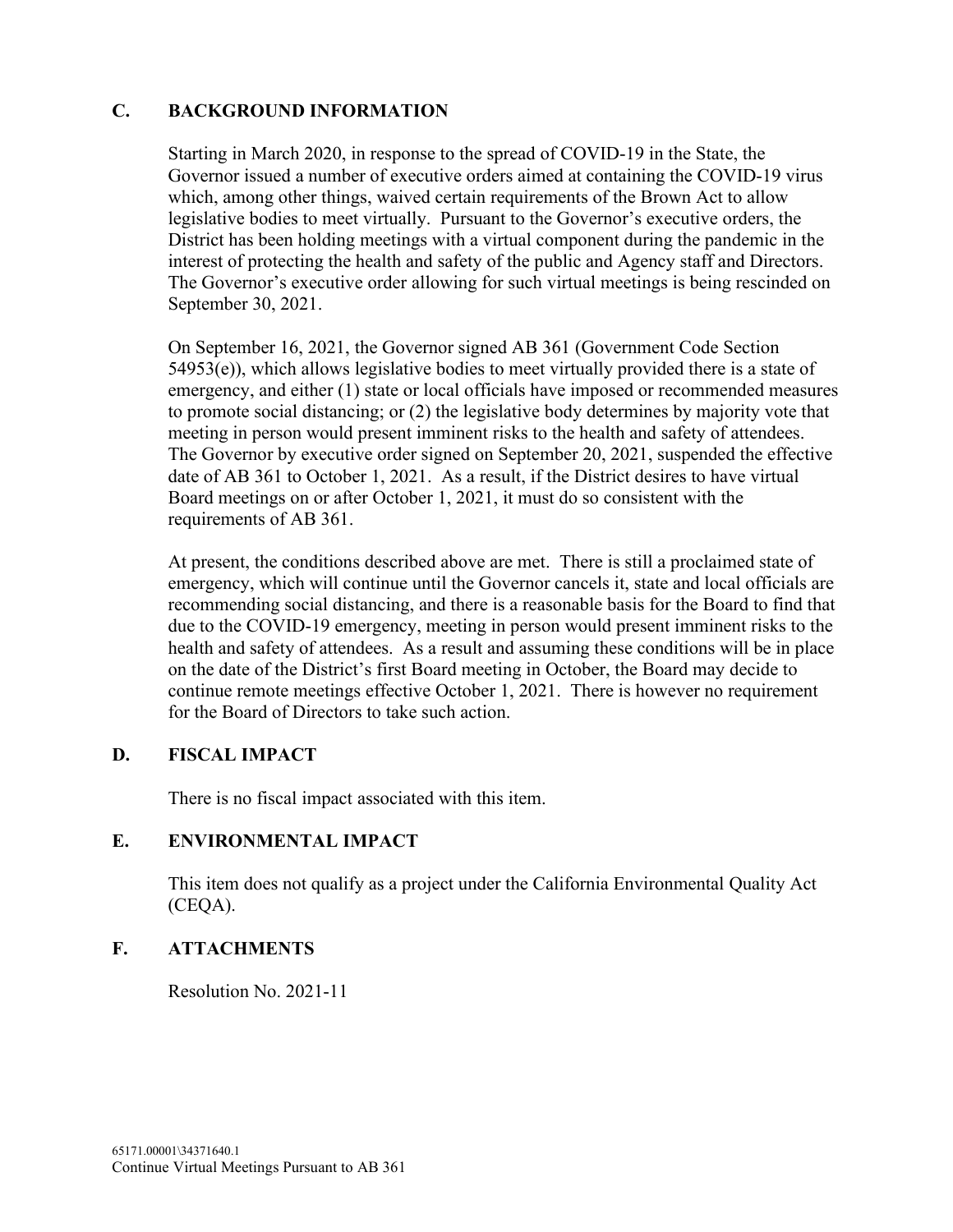#### **RESOLUTION NO. 2021-11**

### **A RESOLUTION OF THE BOARD OF DIRECTORS OF THE LAKE ARROWHEAD COMMUNITY SERVICES DISTRICT AUTHORIZING VIRTUAL BOARD AND COMMITTEE MEETINGS PURSUANT TO AB 361**

**WHEREAS**, the Lake Arrowhead Community Services District ("District") is committed to preserving and nurturing public access and participation in meetings of the Board of Directors; and

**WHEREAS**, all meetings of the District's legislative bodies are open and public, as required by the Ralph M. Brown Act (Cal. Gov. Code 54950 – 54963), so that any member of the public may attend and participate in the Agency's meetings; and

**WHEREAS**, starting in March 2020, in response to the spread of COVID-19 in the State of California, the Governor issued a number of executive orders aimed at containing the COVID-19 virus; and

**WHEREAS,** among other things, these orders waived certain requirements of the Brown Act to allow legislative bodies to meet virtually; and

**WHEREAS**, pursuant to the Governor's executive orders, the District has been holding virtual meetings during the pandemic in the interest of protecting the health and safety of the public, District staff and Directors; and

**WHEREAS**, the Governor's executive order related to the suspension of certain provisions of the Brown Act expires on September 30, 2021; and

**WHEREAS**, on September 16, 2021 the Governor signed AB 361 (in effect as of October 1, 2021 – Government Code Section 54953(e)), which allows legislative bodies to meet virtually provided there is a state of emergency, and either (1) state or local officials have imposed or recommended measures to promote social distancing; or (2) the legislative body determines by majority vote that meeting in person would present imminent risks to the health and safety of attendees; and

**WHEREAS**, such conditions now exist in the District, specifically, a state of emergency has been proclaimed related to COVID-19, state and local officials are recommending measures to promote social distancing, and because of the ongoing threat of COVID-19, meeting in person would present imminent risks to the health and safety of attendees;

### **NOW, THEREFORE, BE IT RESOLVED THE BOARD OF DIRECTORS OF THE LAKE ARROWHEAD COMMUNITY SERVICES DISTRICT DOES HEREBY RESOLVE AS FOLLOWS:**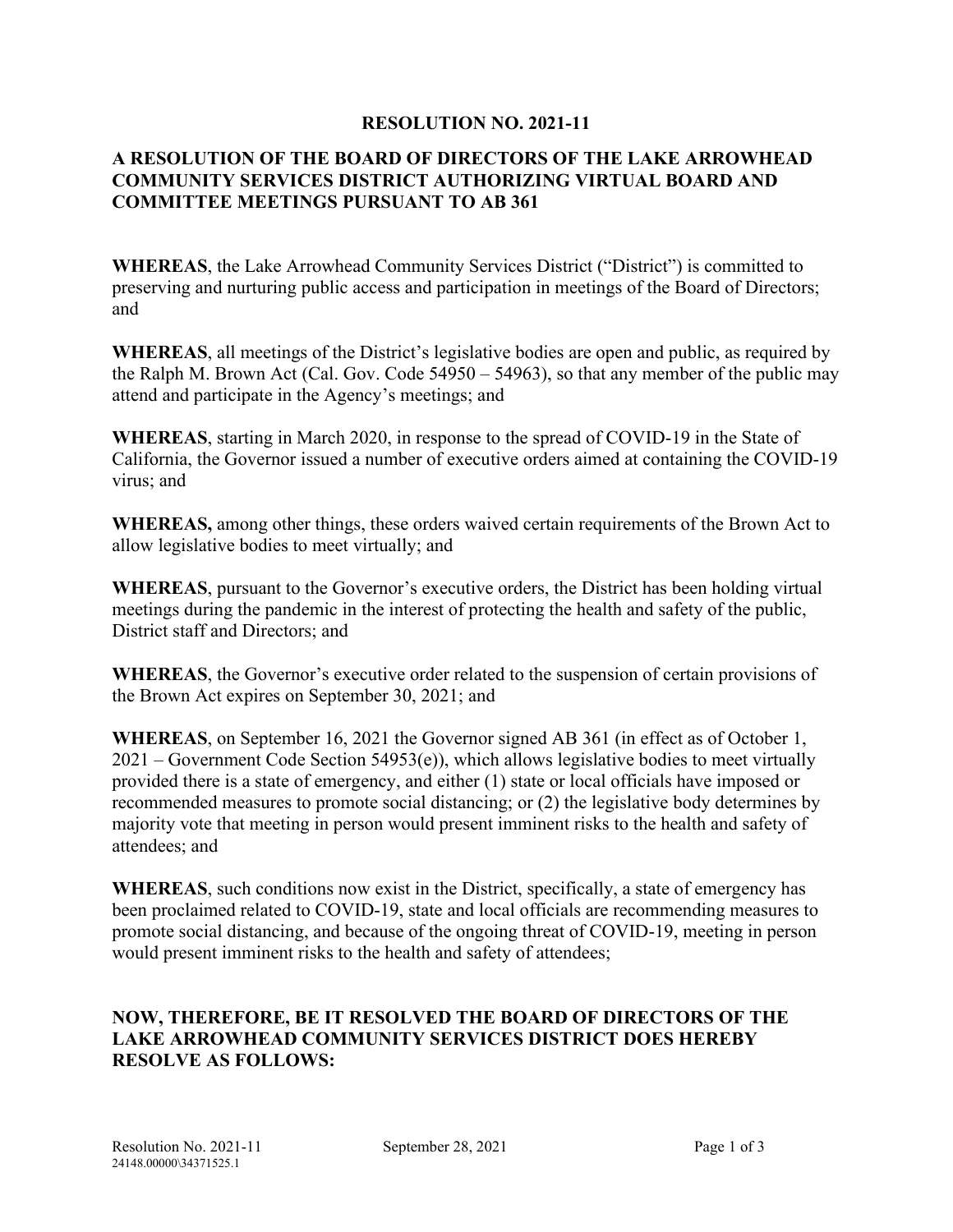Section 1. Recitals. The Recitals set forth above are true and correct and are incorporated into this Resolution by this reference.

Section 2. Remote Teleconference Meetings: Consistent with the provisions of Government Code Section 54953(e), the Board of Directors finds and determines that (1) a state of emergency related to COVID-19 is currently in effect; (2) state and local officials have recommended measures to promote social distancing in connection with COVID-19; and (3) due to the COVID-19 emergency, meeting in person would present imminent risks to the health and safety of attendees. Based on such facts, findings and determinations, the Board authorizes staff to conduct remote teleconference meetings of the Board of Directors, including Committee meetings, under the provisions of Government Code Section 54953(e).

Section 3. Effective Date of Resolution. This Resolution shall take effect October 1, 2021, and shall be effective for 30 days or until this Resolution is extended by a majority vote of the Board of Directors in accordance with Section 4 of this Resolution.

Section 4. Extension by Motion. The Board of Directors may extend the application of this Resolution by motion and majority vote by up to 30 days at a time, provided that it makes all necessary findings consistent with and pursuant to the requirements of Section 54953(e)(3).

**PASSED AND ADOPTED** by the Board of Directors of the Lake Arrowhead Community Services District this  $28<sup>th</sup>$  day of September 2021, by the following vote:

**AYES: NOES: ABSENT: ABSTAIN:** 

> \_\_\_\_\_\_\_\_\_\_\_\_\_\_\_\_\_\_\_\_\_\_\_\_\_\_\_\_\_\_\_\_ John Wurm, President of the Board of Directors of the Lake Arrowhead Community Services District

ATTEST:

 $(SEAL)$ 

Kathleen Field, Secretary of the Lake Arrowhead Community Services District and to the Board of Directors